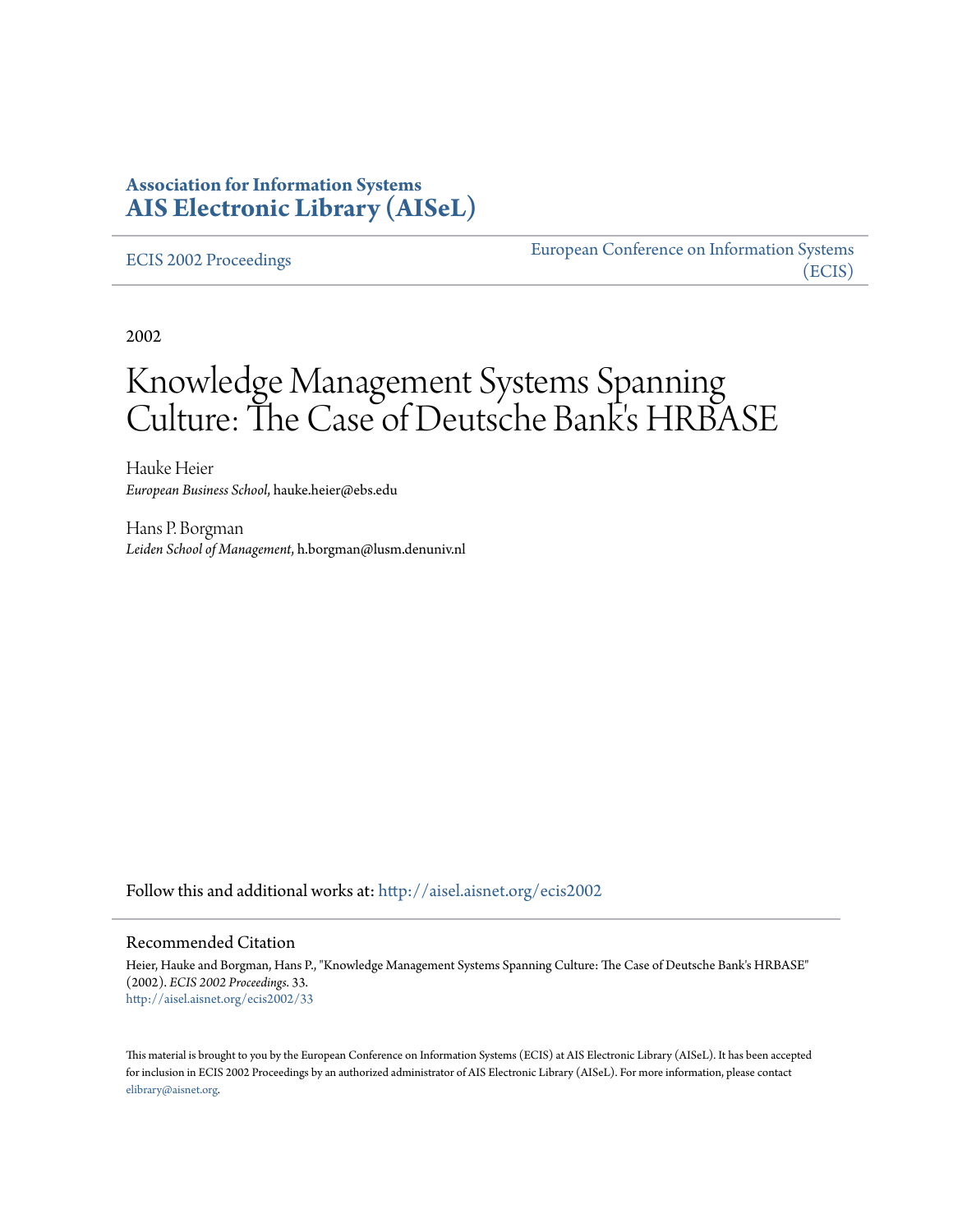# <span id="page-1-0"></span>**KNOWLEDGE MANAGEMENT SYSTEMS SPANNING CULTURES: THE CASE OF DEUTSCHE BANK'S HRBASE**

#### **Hauke Heier**

European Business School, Schloss Reichartshausen, D-65375 Oestrich-Winkel, Germany Tel.: +49 6723 69273, Fax: +49 6723 69255 hauke.heier@ebs.edu

#### **Hans P. Borgman**

Leiden University School of Management, Gravensteen, Pieterskerkhof 6, NL-2311 SR Leiden, The Netherlands Tel.: +31 71 5274685, Fax: +31 71 5274682 h.borgman@lusm.leidenuniv.nl

European Business School, Schloss Reichartshausen, D-65375 Oestrich-Winkel, Germany Tel.: +49 6723 692250, Fax: +49 6723 69255 hans.borgman@ebs.edu

#### **ABSTRACT**

*Earlier research has shown the impact of national culture on the development, roll-out, and usage of cross-national information systems (IS) projects. This study builds on and extends this research by exploring the influence of national culture within the setting of Knowledge Management Systems (KMS). Employing a case study approach, the study analyses the cross-national development and rollout of HRbase, an Intranet-based KMS for Deutsche Bank. The findings suggest that the impact of national culture is even stronger for KMS. Hofstede's four-dimension framework, the framework predominantly used in earlier research, is found to be applicable in the new setting of KMS. The findings suggest that Hofstede's "Power Distance" dimension is particularly relevant as knowledge management aims at sharing knowledge across hierarchies.* 

# **1. INTRODUCTION**

As decision-making processes are strongly affected by culture (Adler, 1986), the meaning of information and effectiveness of information systems (IS) can vary substantially across different cultures. The need for IS that are able to span diverse political, social, and cultural environments is generally acknowledged. According to Ein-Dor et al. (1993), the increasing globalization of organizations, corporations, and corporate alliances will make a strong awareness of cultural factors in cross-national IS projects mandatory. However, when looking at studies of cross-national IS project failures, we see that the effect of national culture is frequently underestimated or even ignored (Davison and Jordan, 1996). Cultural clichés are often embedded into IS and transferred from corporate headquarters to cultures in which they are foreign or uncommon.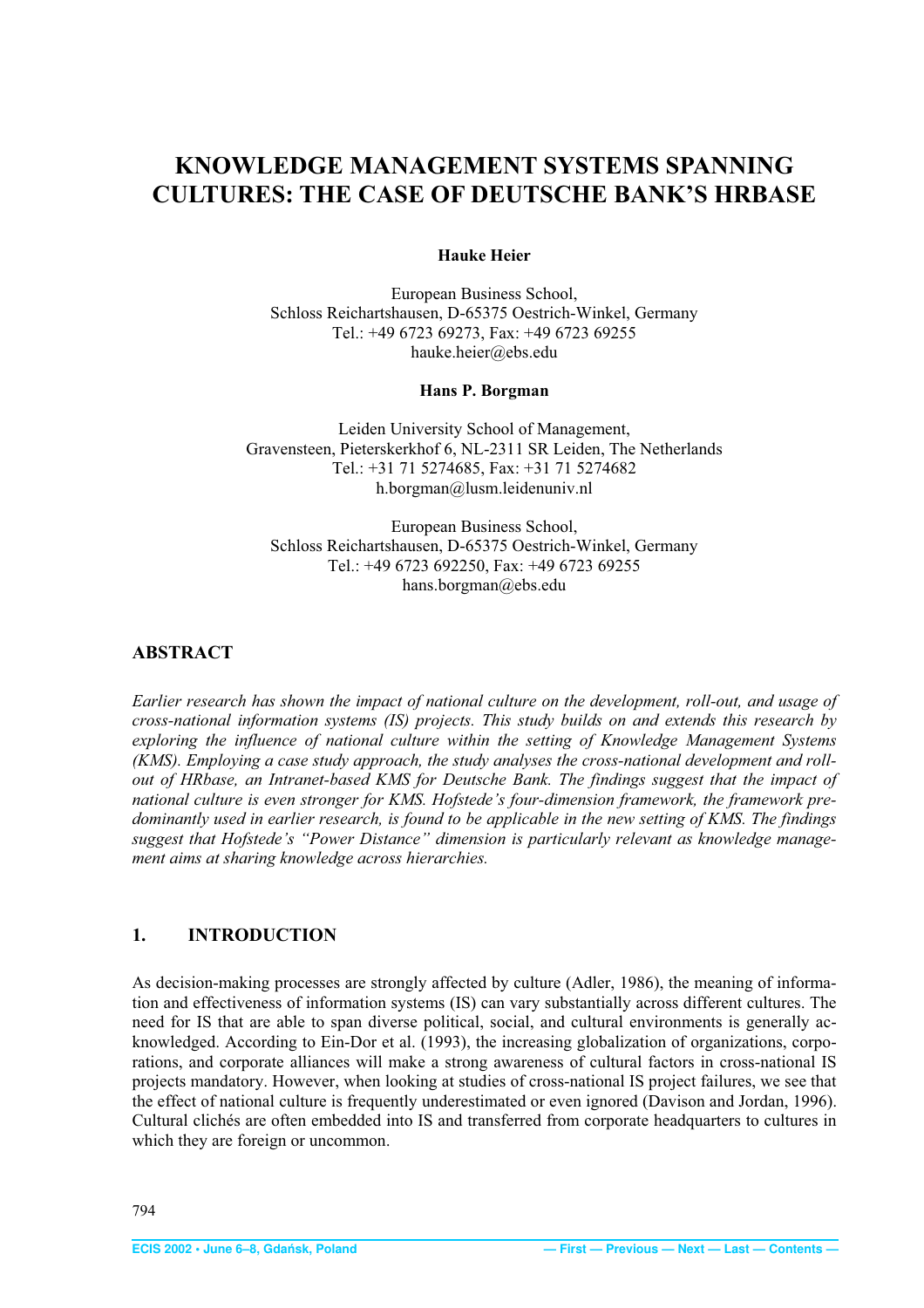<span id="page-2-0"></span>Earlier studies on the role of national culture in IS development and implementation projects include Robey and Rodriguez-Diaz' (1989) case study of a multinational corporation implementing an automated accounting system in two Latin American subsidiaries. Later studies used Hofstede's (1980) four dimension model of national cultures to analyze success or failure of IS development and implementation projects, in particular with regard to Group Support Systems (GSS). An example is Watson et al.'s (1994) comparison of two experimental GSS implementations in Singapore and the United States. Robichaux and Cooper (1998) provide an overview of studies on the effectiveness of GSS functionalities across different cultural settings.

It can be argued that the effect of national culture is even more important for Knowledge Management Systems (KMS), a new class of IS that has become increasingly important in the past few years. The objective of KMS is to provide "an infrastructure and environment that contribute to organizational knowledge management by actualizing, supporting, augmenting, and reinforcing knowledge processes at a deep level through enhancing their underlying dynamics, scope, timing, and overall synergy" (Alavi and Leidner, 2001). Since the aim of KMS is to help users assign meaning to information in order to convert this into knowledge, and since this conversion process is heavily affected by cultural traits, a firm grasp of this influence is required. This study will explore the influence by analyzing the development and roll-out of HRbase, an Intranet-based KMS for Deutsche Bank.

## **2. CONCEPTUAL FRAMEWORK**

The conceptual framework of Hofstede dominates in the analysis of cross-national IS project failures to date, but has been criticized recently. According to Holden (2002), it presents a static view of culture as an internally consistent and durable phenomenon, whereas organizational processes, enabled and supported by IS, are dynamic. Even so, we still believe there are empirical and theoretical reasons for the application of Hofstede's work. First, Hofstede's original research is based on a large empirical foundation: data collected between 1967 and 1973 from survey questionnaires to 116,000 IBM employees worldwide. Second, the model proposes dimensions of national cultures as clusters of phenomena which occurred together. The dimension scores for each country base on value orientations that are considered important and shared across diverse cultural settings. As a result, the model is increasingly employed in IS research as it represents the growing body of literature acknowledging the relationship between information technology and national culture (Robichaux and Cooper, 1998).

Our case study on Deutsche Bank's HRbase intends to build on this foundation and to extend the application of the framework to the new setting of KMS. We also apply Hofstede's understanding of national culture as the "software of the mind […] which distinguishes the members of one group or category of people from another" (Hofstede, 1997). Specifically, we intend to focus on the four dimensions of his 1980 conceptual framework: "Power Distance", "Individualism versus Collectivism", "Masculinity versus Femininity", and "Uncertainty Avoidance". We will not discuss Hofstede's later introduced fifth culture dimension ("Confucian Dynamism", or short-term orientation versus longterm orientation), as comparative IS-specific studies rarely exist. Below we briefly explain the dimensions specifically highlighting aspects that are relevant for the setting of KMS.

Hofstede's first dimension, "Power Distance", measures "the extent to which the less powerful members of institutions and organizations within a country expect and accept that power is distributed unequally" (Hofstede, 1997). In high "Power Distance" countries, the hierarchical system bases on inequality: subordinates are expected to fill exactly defined jobs and decision-making authority is highly centralized. The exclusive control of key corporate knowledge is often used to establish positions of power. Persons rather rent their expertise to accomplish a task or to solve a problem than deplete their power base by genuinely sharing it (Davenport and Prusak, 2000). In opposition, hierarchies in small "Power Distance" societies are only considered as inequality of roles, mainly established for convenience and highly unstable. Decentralized organizations with a limited number of supervisory personnel prevail and subordinates expect to be consulted for decision-making. In our case study, we will explicitly look at the role of hierarchy in knowledge sharing.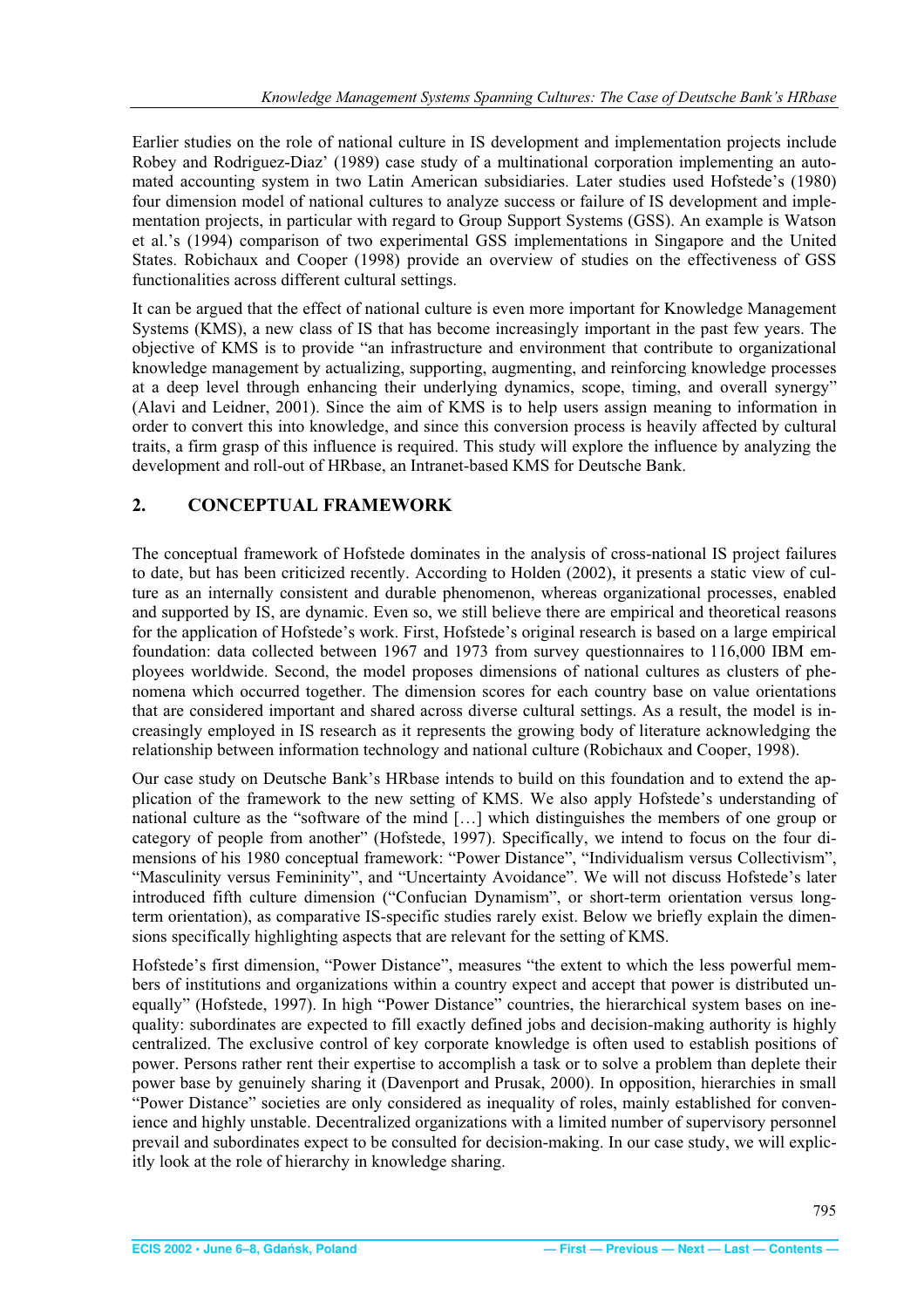<span id="page-3-0"></span>The second dimension, "Individualism versus Collectivism", is defined as follows: "Individualism pertains to societies in which the ties between individuals are loose: everyone is expected to look after himself or herself and his or her immediate family. Collectivism as its opposite pertains to societies in which people from birth onwards are integrated into strong, cohesive in-groups, which throughout people's lifetime continue to protect them in exchange for unquestioning loyalty" (Hofstede, 1997). Considering that dialogue between individuals is often the basis for the generation of new ideas and knowledge, employee interaction should be facilitated by KMS in a way that relationships, contacts, and perspectives are jointly shared within communities of practice (O'Dell and Grayson, 1998). Both extremes of the dimension "Individualism versus Collectivism" appear challenging for the implementation of KMS. On the one hand, employees in individualistic societies do typically act according to their self-interest whereas KMS-facilitated collaboration is seen as less important. On the other hand, employees in collectivistic societies might prefer in-groups that closely resemble family relationships to communities of practice which are mainly task-oriented.

Hofstede's third dimension contrasts "Masculinity versus Femininity": "Masculinity pertains to societies in which social gender roles are clearly distinct […], femininity pertains to societies where gender roles overlap" (Hofstede, 1997). In masculine societies the importance of work in everybody's life is emphasized. Masculine managers are aggressive, assertive, and decisive, whereas feminine managers strive for consensus and often make intuitive decisions. Organizations in masculine societies are results driven and fights are believed to be the best way to resolve conflicts. On the contrary, organizations prefer compromise and negotiation for problem solving. A literature review gave no indication that this dimension has impact on the development and implementation of KMS.

The fourth dimension, "Uncertainty Avoidance", is "the extent to which the members of a culture feel threatened by uncertain or unknown situations" (Hofstede, 1997). In countries with high "Uncertainty Avoidance", people are comfortable in highly structured environments where as little as possible is left to chance. They always seem to work hard, or at least to be busy. Employees in low "Uncertainty Avoidance" countries seem to disregard any formal rules and laws that should only be used if absolutely necessary. High tolerance of innovative and deviant ideas and behavior dominates. People relax and engage in other activities when they have some spare time. Often an effective approach to knowledge acquisition, this pursuit of personal interests is looked at with suspicion, especially in Western cultures. So far, managers have not recognized that the availability of slack time for learning and thinking is a key characteristic of knowledge-based organizations (Davenport and Prusak, 2000).

#### **3. CASE STUDY: HRBASE AT DEUTSCHE BANK**

#### **3.1. Deutsche Bank and the Human Resources Department**

Deutsche Bank, with headquarters in Frankfurt, Germany, is among the leading financial service providers in the world. With total assets under management of  $\epsilon$  840 billion and a net income of  $\epsilon$  2.6 billion in 1999, it was Europe's industry leader with a significant market presence in the United States, as well as a presence in most other parts of the world. In 1999, 93,232 staff were employed, some 42,000 of those outside Germany. It is for this reason that Deutsche Bank recognized the need to integrate employees with multiple cultural backgrounds. The Board of Managing Directors ran the company along the lines of a virtual holding company, composed of five group divisions with independent profit responsibility: Asset Management, Corporates and Real Estate, Global Corporates and Institutions, Global Technology and Services, and Retail and Private Banking, which were complemented by an overall Corporate Center. Our case study focuses on the HR Division within the Corporate Center (Deutsche Bank, 2000a).

At the time of our case study, from 1999-2001, the HR Division's responsibilities included the development of talents and knowledge of Deutsche Bank's employees in accordance with the strategic business model and in cooperation with the employees and their supervisors. The employees were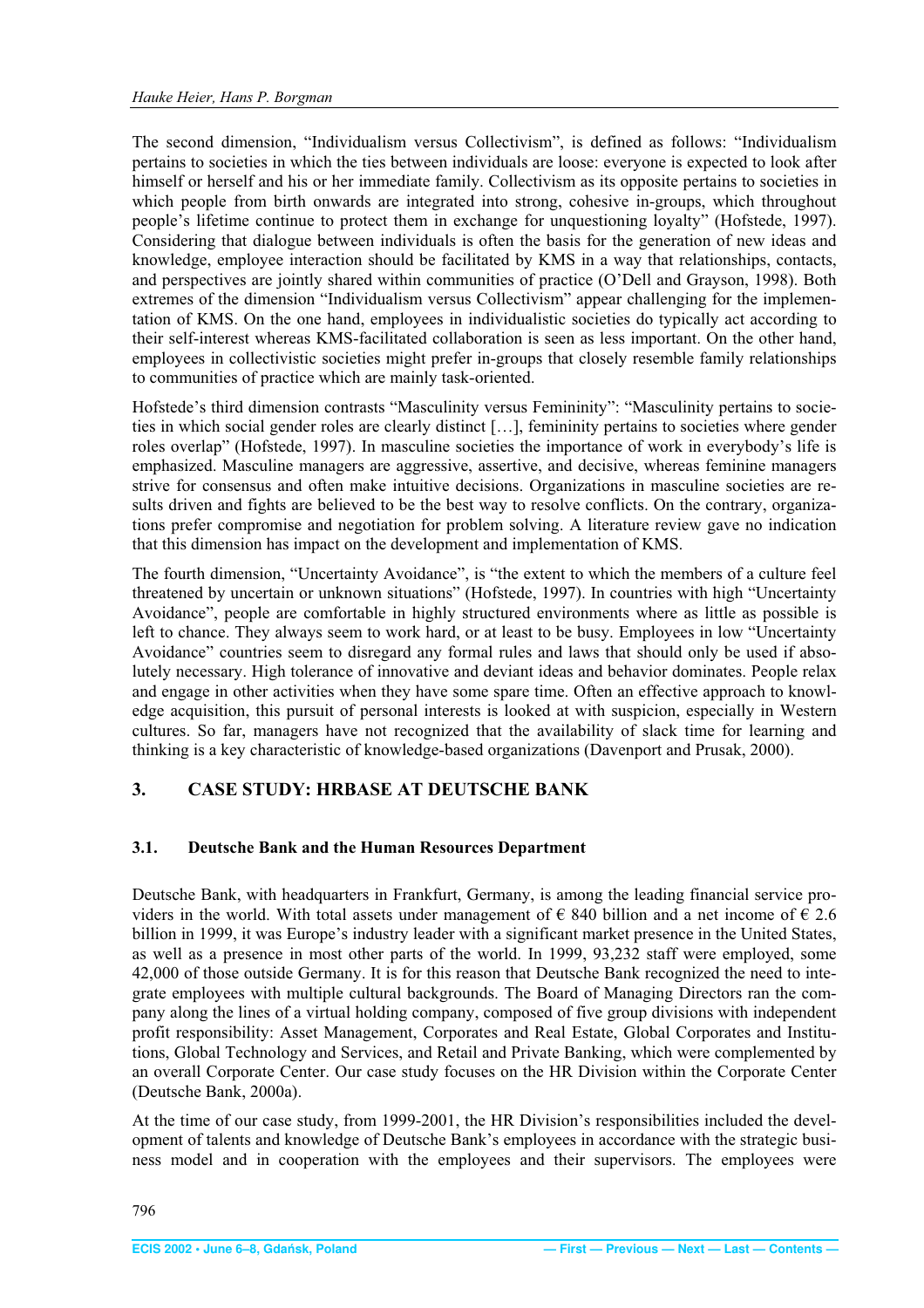<span id="page-4-0"></span>responsible for personal and career development, supervisors would constantly support and challenge them, and the corporate HR Division would supply advice, processes, tools, and products. Those included corporate development, staffing, personnel development, compensation and benefits, and supporting processes such as personnel IS. To provide all services, some 1,800 staff were employed, 1,000 of them in Germany (Deutsche Bank, 2000b).

Since Deutsche Bank's HR Division was engaged in a great variety of services, mirrored by many functions and reporting lines, a need for more transparency and improved communication arose. Hence, an innovative department was founded: HR Kinetik. According to their mission statement, they are "a uniting and co-ordinating mechanism that assists and facilitates the synchronization and efficiency of the different elements within HR, enabling them to deliver value greater than the sum of their parts". In order to provide a stronger community for the HR employees worldwide and to make the HR Division's structure and functions more transparent, an Intranet-based KMS was planned.

#### **3.2. The Project Idea for HRbase**

When Inga Senff joined HR Kinetik as an intern in August 1999, she aggregated information about the structure of the HR Division, the HR employees, and their functions in a Microsoft Excel spreadsheet. HR Kinetik made the attempt to compile names, job roles, and contact information of every employee in order to make the HR Division's functions more transparent. Soon it became obvious that the available information was not sufficient to fulfill the task. Together with Hilger Pothmann, HR Director and Team Head of HR Kinetik, Senff wondered if Deutsche Bank's corporate Intranet could be used to capture certain employee information: e. g. career phases, skills, interests, languages, and details of current roles or projects. In result, the project idea for HRbase emerged. As a true Intranet-based KMS, the networking-tool HRbase was designed to enable and facilitate the exchange of information and interaction among the HR staff.

The conceptualization of the new project lasted from August 1999 to the end of December 1999. Pothmann and Senff interviewed various members from the HR Division to gather their ideas, both generalists and specialists. Some of the participants were chosen because they had already gained experience with change management projects or the development of IS. After the often lively interview sessions, Pothmann and Senff agreed on two main applications of the Intranet-based KMS. On the one hand, HRbase should serve as a corporate directory for the mapping of internal expertise. The IS would be an easily accessible and searchable repository of HR employees' profiles, containing skills and experiences. All HR people should be able to set up their individual home pages, including project sub pages. On the other hand, HRbase should foster the creation of knowledge networks. Employees could meet physically and virtually to exchange and amplify knowledge in communities of practice.

According to Pothmann, the HR Division was primarily process-oriented and focused on standard work in 1999. HRbase would facilitate the division's transformation to a more advisory and consultative positioning with a higher productivity. First, HRbase should make the department's structure more transparent, with information on reporting lines, functions, and titles. Second, HRbase should foster a better communication within the HR Division through the establishment of formal and informal networks. People should recognize that they work in an "HR Community". Sharing personal information and photos should facilitate the creation of informal networks, whereas individual work experiences help to establish formal networks. Third, HRbase ought to help the value management in the HR Division. Pothmann and Senff were convinced that the "HR Community" would contribute to a corporate culture of trust, innovation, and teamwork. Fourth, HRbase would reduce project costs, as improved knowledge sharing diminished project redundancies and dependency on external consultants. Lastly, HRbase could act as an information service provider when relevant information could be accessed through a common platform. Search and messaging functions should speed up information sharing.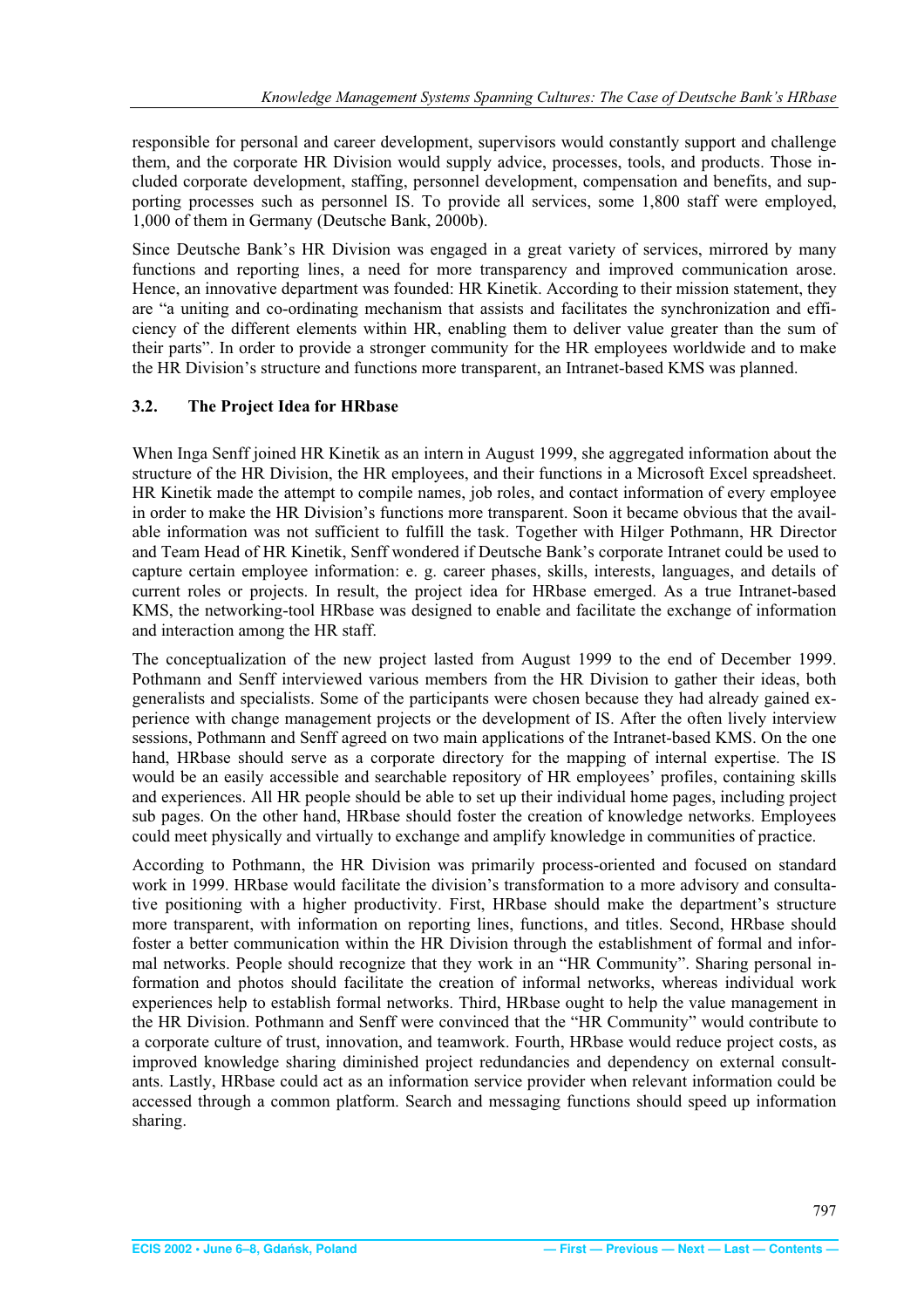<span id="page-5-0"></span>Potential barriers to the success of HRbase were investigated as part of a feasibility study that was carried out in November 1999. The external consultants who divided motivation problems concerning the adoption and the usage of the Intranet-based KMS into three parts: cultural, organizational, and business issues. For cultural issues, they noted that some individuals in Deutsche Bank were not used to sharing information; sometimes they even had an inclination not to share. For HRbase this could imply a free-rider morale with users benefiting from the system without contributing input. The consultants cited Hibbard and Carrillo (1998): "Getting employees to share what they know is no longer a technology challenge – it's a corporate culture challenge". Many different, local in-house practices, which limit the value of shared information, were mentioned as organizational obstacles to the implementation of HRbase. The consultants considered different languages and local legislation as important problems. As business issues, they found out that the business model could affect the users' motivation. The closer the Intranet-based KMS would be connected to the business, the more likely it would succeed. Organizations that had no strong business focus found it more difficult to motivate people to use IS. The consultants believed that usefulness to the individual was the key for success.

For funding, Pothmann approached his supervisor, Dirk Dekker, Head of HR International and HR Board member, who agreed to finance the project. Deutsche Bank's HR Board is a committee that formulates and decides strategic HR policy. To further increase the project's chances for success, Pothmann acquired two additional HR Board members as project sponsors. Those should demonstrate executive commitment to the project. They agreed to put their details into HRbase and later encourage their teams to do the same. The plan was made to develop the Intranet-based KMS in four key stages: "Preparation", "Engagement and Piloting", "Review and Planning", and "Transition to Live System".

#### **3.3. The Preparation Stage**

The development of HRbase began formally in February 2000. The first key project stage, "Preparation", lasted from February to the end of May 2000. Its purpose was to prepare technology, marketing plans, and the project team for the pilot start. Pothmann and Senff took over the responsibility for project management and decided to expand the core team with additional employees. From the beginning in February, until the end of HRbase's development, at least one intern provided full time support. On a part time basis, an in-house consultant served as project technologist. His tasks included the provision of technical support for the project and to serve as contact point to Deutsche Software, an Indian subsidiary responsible for the development of IS in banking and finance.

In addition to the core team, several project associates made important contributions. A senior project manager from the group division Global Technology and Services served as facilitator and designer. She provided advisory support to Senff and was responsible for designing and facilitating workshops and questionnaires. Two British consultants from a knowledge management and change management consultancy, based in London, provided advisory support to the project and helped to anticipate and manage issues in advance. The consultants were involved only in the first two development stages. In addition, the HRbase team was supported from several regional associates serving as local points of contact outside Germany. They supported first the pilot participants and finally the global roll-out. All regional associates had the same background, concerning national cultures, as the employees they were supposed to train later.

The team made the decision to contract with Deutsche Software for the development of the Intranetbased KMS. Another key project activity was the selection of the pilot participants for the next development stage. At first, HR employees known to the team members were asked to participate in HRbase's pilot testing. When Senff detected regions without any voluntary participants, she asked supervisors in those regions personally whether they would be willing to nominate some of their employees as pilot users. It was necessary to include users from all important regions for Deutsche Bank, in order to ensure that the application technically worked worldwide. The team decided to keep the number of participants relatively low, approximately 100 employees, because the system was not reliable and up to scale. Moreover, every pilot user needed personal training and support. The HRbase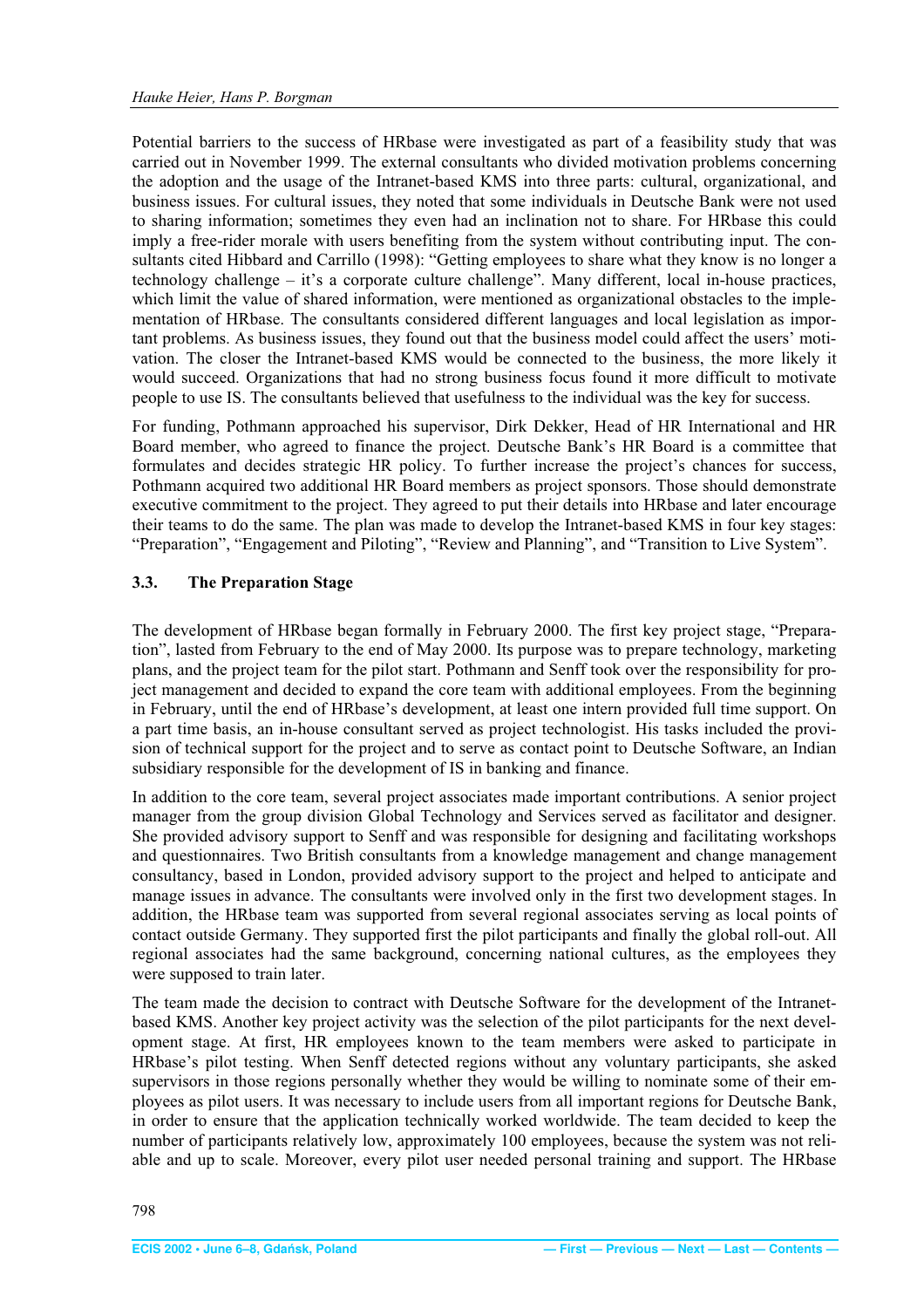<span id="page-6-0"></span>team made sure that there was a good cross-representation of regions, divisions, and functions in the piloting stage. Automatically, as they came from different regions, the pilot users would have different cultural backgrounds, but plans for cross-cultural testing were not made. By participating in the pilot tests, the group divisions should get the feeling that their feedback was valued and that they had an influence on the application's final design. The HRbase team had the intention that it would almost be impossible to get a later buy-in once the group divisions felt neglected. After the pilot users had been identified, the team started to develop marketing materials outlining the role of the participants and designed an Intranet site to provide feedback and information. The final preparations for the next stage dealt with the preparations for the kick-off workshops, and the design of a questionnaire to collect the pilot participants' feedback; both tasks were carried out by the German core team.

#### **3.4. The Engagement and Piloting Stage**

The next key project stage, "Engagement and Piloting" started in June 2000 and lasted for two months. The purpose was to motivate pilot participants, to help them register for HRbase, and to generate activities to test the system. Early in June, Pothmann made his first presentation about HRbase to Heinz Fischer, Global Head of HR. Very satisfied with application's functionality and outline, Fischer soon became the main project sponsor. Fischer often hinted in regular meetings that HRbase would be a recognized source for the sharing of experiences and information.

Before the Intranet-based KMS was ready to be populated with pilot users, the HRbase team conducted thorough tests of the development system which started on June 5, and lasted until June 19, 2000. They made sure that the system provided the functionality needed by the pilot users. After the testing was completed, the team members held six introductory workshops for the pilot participants to communicate both the goals of the HR Division in general, and the goals of HRbase in detail. Already based in the United Kingdom, the senior project manager from Global Technology and Services organized workshops in London. Pothmann held workshops in New York, a city where he had worked before, and Senff conducted two workshops in Frankfurt. Telephone conferences were held for the remaining participants. All users were handed an information package that provided an overview about the users' task, the rules for the "Engagement and Piloting" stage, a questionnaire for feedback, and a small present for the users' effort. To encourage the testing of the application, e.g. a treasure hunt game was used. Everybody was encouraged to provide as much feedback as possible, and to be absolutely honest when bugs were found in HRbase. Moreover, the pilot users were intended to serve as multiplicators, to spread the word about HRbase among their fellow HR employees. The team considered it a better idea to use colleagues to inform about the system instead of the project team.

The pilot participants served two important tasks: they tested the features and technology of HRbase, and provided helpful ideas on how the Intranet-based KMS should be introduced to the whole HR Division. Pothmann and Senff believed that the implementation process should model the desired shift in corporate culture - the system alone would not produce the change. It was necessary to find out how people could be encouraged to set up their individual home page and to use the IS. For that purpose, a test of the current HR culture from questionnaires and focus groups had been planned, but never carried out due to a lack of time and of financial resources. A milestone was set at the end of June to compile the participants' feedback, to develop a plan for the final roll-out, and to present an update to the project sponsors, who subsequently decided to continue the project.

Generally, the feedback was favorable, but with suggestions for improvement in three areas: organization and culture, technology, and business processes. Pilot users mentioned the need for a more intuitive user interface, also in other languages besides English, because especially German employees lacked English language skills and were reluctant to use IS in foreign languages. The participants criticized that private information was not needed, as it made the Intranet-based KMS lose its seriousness. They complained that HRbase offered no added value to HR work, because it had not been linked with other IS by the end of June. However, some were convinced that the system would help to establish an "HR Community" or HR culture as intended in HRbase's conceptualization. Their fellow employees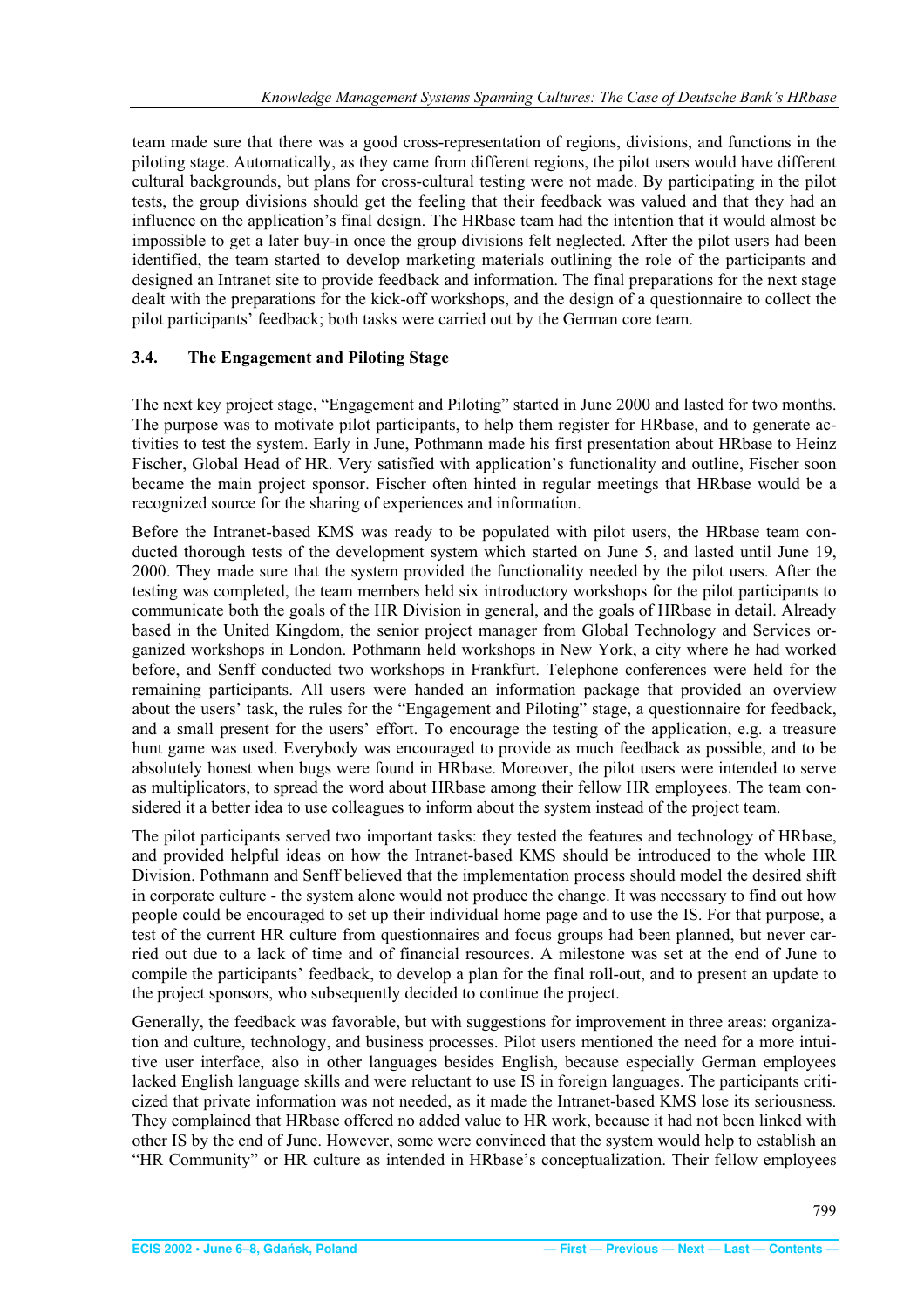<span id="page-7-0"></span>just needed to recognize the value of bringing people from different national cultures together. Diverse perspectives and open communication would bring a new quality to the generation of innovative ideas and to problem solving. To reach this goal, cross-cultural awareness was essential.

### **3.5. The Review and Planning Stage**

The following key project stage, "Review and Planning", began in July 2000 and lasted until mid September 2000. The objective of this stage was to review the "Engagement and Piloting" stage and to plan for the global roll-out. Based on the compiled pilot user feedback, Deutsche Software began with functional changes in the development system. In the meantime, the HRbase team refined the plan for the Intranet-based KMS' full roll-out. Senff started to identify pilot participants who were willing to act as team champions or regional champions for the last key stage "Transition to Live System". On the one hand, the champions were selected because they were personally known to the HRbase team; on the other hand, because they thought positively about the IS. Senff kept the pilot champions constantly involved via regularly progress updates and additional learning sessions.

Nevertheless, their buy-in for the project's final roll-out was not sufficient to ensure success. The HRbase team believed that additional awareness marketing was needed to convince the HR employees of the application's benefits. At that point, Pothmann and Senff decided to hire an advertising agency to prepare the launch of HRbase at Deutsche Bank's yearly International HR Conference, scheduled for September 25 and 26, 2000 in Dresden.

## **3.6. The Transition to Live System Stage**

The last key project stage in HRbase's development lasted from mid September 2000 until December 2000. Its goal was to market and roll-out HRbase to the entire "HR Community". Pothmann and Senff decided together with the project sponsors that recruiting 1,200 HRbase users until the end of the year would be an ambitious, but achievable goal. Deutsche Software finished the latest version of the development system, and the team conducted the last tests to ensure the system's readiness for the global roll-out. On September 20, a copy of the development system became the production system, ready to be populated with the remaining HR employees. Deutsche Software copied the pilot participants to the new system and informed them of HRbase's go-live. On September 25 and 26, the Intranet-based KMS was officially launched at Deutsche Bank's yearly International HR Conference in Dresden, attended by approximately 130 global HR advisors.

As the team leader, Pothmann decided to choose pull tactics to get as many HR employees onto the system as fast as possible. On a global scale, some 20 pilot champions with different nationalities approached the HR employees to set up their individual home page. They communicated HRbase's advantages and provided training and support for their fellow colleagues. Seven student trainees, hired on an hourly basis, provided similar services to encourage HR employees in German branches to register for HRbase. There was no strong executive support. Of the HR Board members, mainly Dekker and Fischer provided support in the roll-out. Not all of them appeared to be satisfied with the Intranet-based KMS<sup>'</sup> functionality. In their next HR Board meeting at the end of November, they required Pothmann to collect their individual feedback until the end of January 2001. Based on their responses, Fischer would then decide about HRbase's future: it would either be funded from an earmarked budget in 2001, or discontinued.

At the end of January, 2001, the HRbase team nevertheless celebrated its success: some 1,500 users had registered and set up their individual home pages, more than 80 percent of all HR employees worldwide. In the first interviews with Pothmann, some HR Board members made it clear that the system did not add much value to their work due to two main reasons. First, both quantity and quality of the data captured, were not sufficient for regular use. Better data quality maintenance was needed quickly. Second, the knowledge management initiative was not connected to any business processes.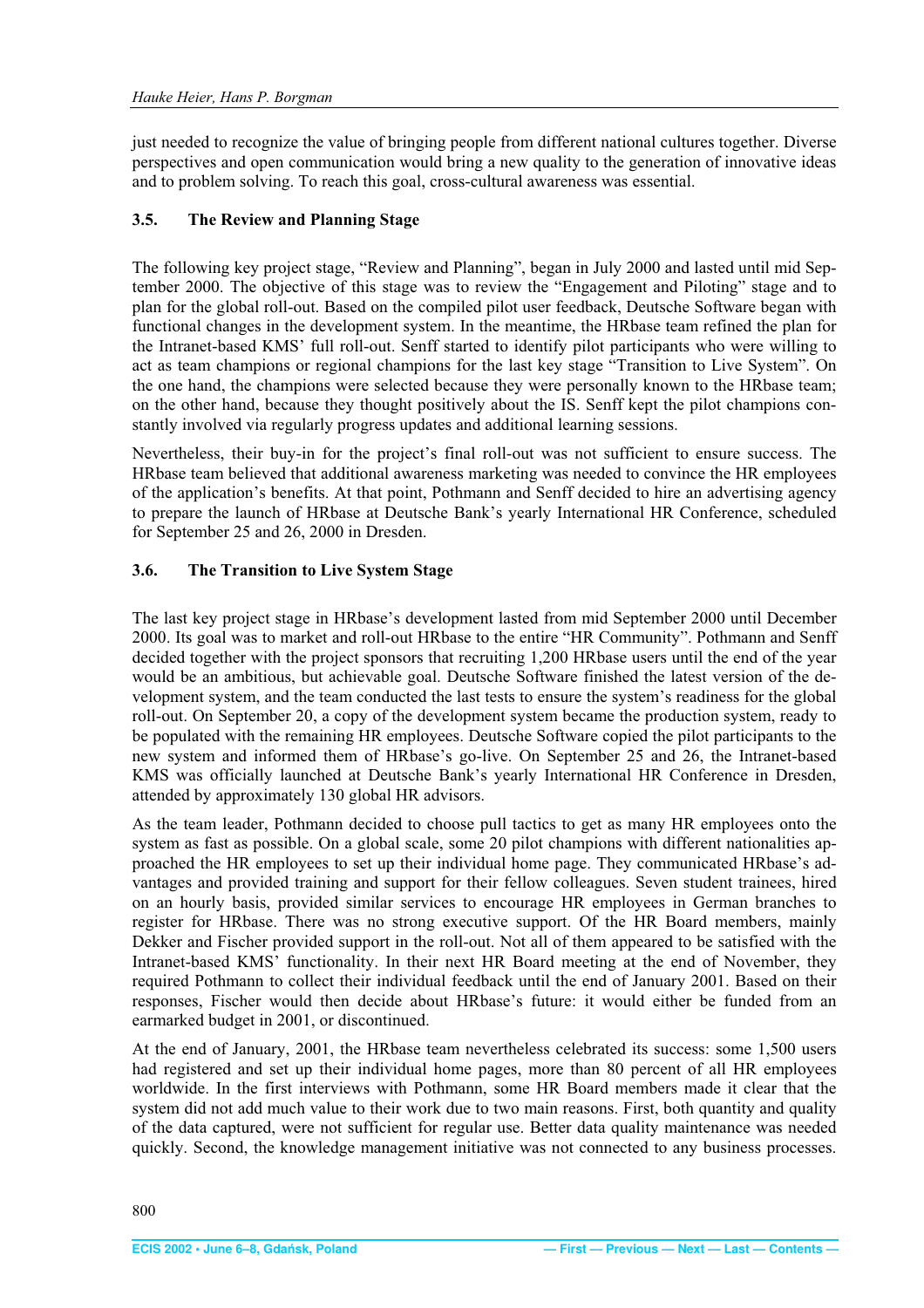<span id="page-8-0"></span>The majority of users had just set up their individual home page because their superiors had made it mandatory, or pilot champions and student trainees had convinced them.

As soon as Deutsche Software made usage statistics available, the figures supported the HR Board members' opinions. Figure 1 presents an overview of registered and effective users within Deutsche Bank's main regions. Somebody was considered an effective user once he or she had used the IS for five times to retrieve information; first searches were usually made together with pilot champions or student trainees. On average, only 14 percent of the HR employees had used the Intranet-based KMS since the roll-out on September 20, 2000, but there were significant differences between the regions. Senff explained the low usage rates along regional boundaries. First, the German employees were anxious to post information on their homepages, as Deutsche Bank faced a major realignment of the organizational structure in February 2001. Plans were announced to combine the five group divisions in a way that only two large group divisions would remain: the first division an integrated corporate and investment bank, and the second division responsible for private clients and asset management. The workforce feared that information on the individual homepages could be used to decide layoffs. Second, the United Kingdom's Regional Head of HR did not sufficiently support HRbase and did not promote the Intranet-based KMS with his HR teams. Third, unclear organizational structures and reporting lines made it difficult to reach potential users in Asia Pacific.



*Figure 1: HRbase Registration and Usage by the End of January 2001* 

Alarmed by the low usage rates, Pothmann and his team understood the necessity to bring the system "from live to alive". For the future, they planned to link data maintenance processes with Deutsche Bank's core IS: the Group Directory, the PeopleSoft HR module, and the SAP R/3 system. In addition, they examined how HRbase could facilitate core HR processes in the future.

#### **4. DISCUSSION AND CONCLUSION**

Our case study illustrates the difficulties Deutsche Bank encountered during the cross-national development, roll-out, and usage of HRbase. Similar to findings from previous research in more traditional settings, the majority of difficulties in this case study pertains to the implementation's social context that "includes the specific organizational setting which is the target of the implementation and the wider cultural and national setting within which the organization operates" (Robey and Rodriguez-Diaz, 1989). The case study also suggests some aspects which are specific to KMS. Following Hofstede's framework, we will go into these particular aspects in more detail below.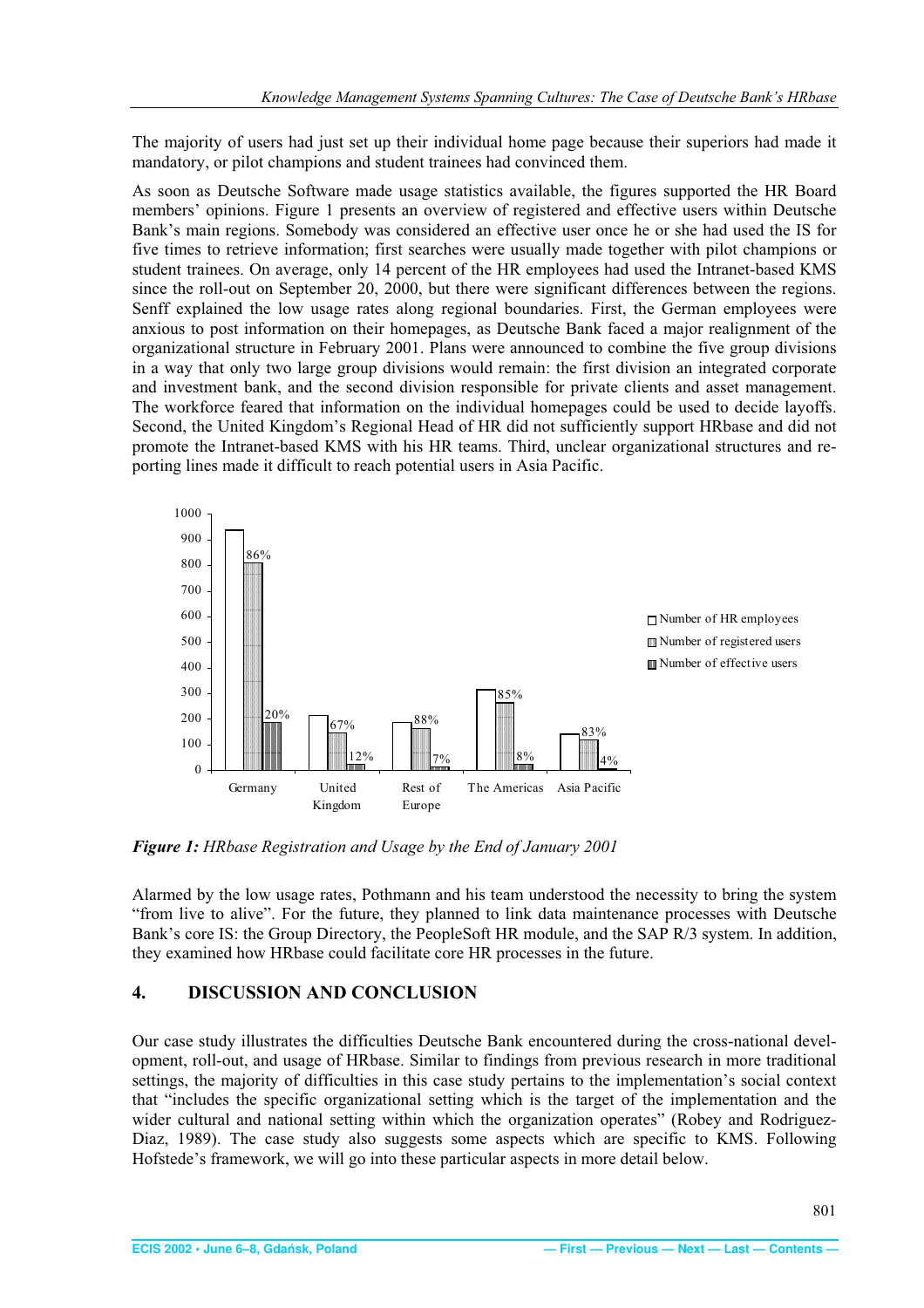<span id="page-9-0"></span>Hofstede's first dimension concerns "Power Distance". The introduction of a KMS aims to alter established work flows and practices; the hierarchical relationship between the powerful and the less powerful members of an organization in high "Power Distance" countries is challenged. HRbase's main objectives were improved knowledge sharing and the creation of formal and informal networks. All HR employees should have access to information that was previously inaccessible and cautiously guarded by many local in-house practices. For the first time, HRbase was to truly facilitate teamwork across functional boundaries. Senior Deutsche Bank employees from high "Power Distance" cultures might have opposed the Intranet-based KMS' implementation. For them, it was an attempt to establish new electronic communication channels and to transfer decision making authority to subordinates with a lower status (Shore and Venkatachalam, 1996). For lower ranking subordinates, HRbase was also a challenge. Indeed, they were accustomed to the managers' directions and control and relied less on their own intellect and motivation which are absolutely necessary for successful knowledge management. Rolling-out KMS in low "Power Distance" cultures might be less difficult, as employees are already accustomed to a collaborative work environment.

By the end of January 2001, some 85 percent of Deutsche Bank's HR employees worldwide had registered for HRbase and set up individual home pages. Although there were only slight differences in the registration rate, the usage rate differed widely across Deutsche Bank's main regions. Germany and the United Kingdom had the highest usage rates with 20, respectively 12 percent. Both countries are low "Power Distance" countries, scoring 35 on Hofstede's "Power Distance" index. The other three regions had significantly lower usage rates: seven percent in Rest of Europe, eight percent in The Americas, and only four percent in Asia Pacific. As the majority of the Deutsche Bank employees in Asia Pacific live and work in high "Power Distance" societies, the hypotheses appear valid. The three countries with the most HR employees, ranked high on the "Power Distance" index: India scored 77, Singapore scored 78, and Hong Kong scored 64 (Hofstede, 1997). The regions Rest of Europe and The Americas ranked in the middle between the United Kingdom and the region Asia Pacific. While Senff explained some of the problems in the latter region with unclear organizational structures and reporting lines, an impact from "Power Distance" is still reasonable. Otherwise, not only the usage rate, but also the registration rate would have been lower than in other regions.

The second dimension, "Individualism versus Collectivism" builds on the differences between the interest of individuals and the interest of groups. In collectivistic societies, personal opinions are often neglected because they are predetermined by the group. Improved knowledge sharing, stated as one of HRbase's main objectives, would not be feasible when collectivistic employees withhold beneficial information and do not voice their knowledge in order to promote group maintenance. Such adoption obstacles are less likely in "Individualism" societies, where honesty and openness are promoted, and coping with conflicts is considered necessary to achieve results (Robichaux and Cooper, 1998). Conflict resolution is not only related to "Individualism versus Collectivism, but to Hofstede's third dimension "Masculinity versus Femininity", too.

Representatives from high "Individualism" countries, Britons and Germans, defined the objectives for HRbase. Although the United States is more individualistic, the United Kingdom and Germany follow closely. Whereas the facilitation of virtual networks based on trust can be appealing to the members of individualistic societies, there is no proof of acceptance from the collectivistic HR employees. With regard to trust, it is questionable whether an "HR Community" can compete with the cohesive ingroups of collectivistic employees. These employees probably prefer personal contacts over an ad-hoc membership in newly created virtual teams that are composed based on skills, and not on personal relationships. Since they have been exposed to their particular culture for a long time, it seems unlikely that a short-term exposure to innovative IS can shatter the well-established, culturally deeprouted patterns of group behavior (Watson et al., 1994). Interviews with HR Board members, conducted for the purpose of the case study, strengthen this hypothesis. Three HR Board members remarked that Asian HR employees were reluctant to post personal or work-related information on their individual home pages. They do not consider HRbase as a community of trust. Most countries with high "Collectivism" are located in the Deutsche Bank region Asia Pacific. It has the HRbase's lowest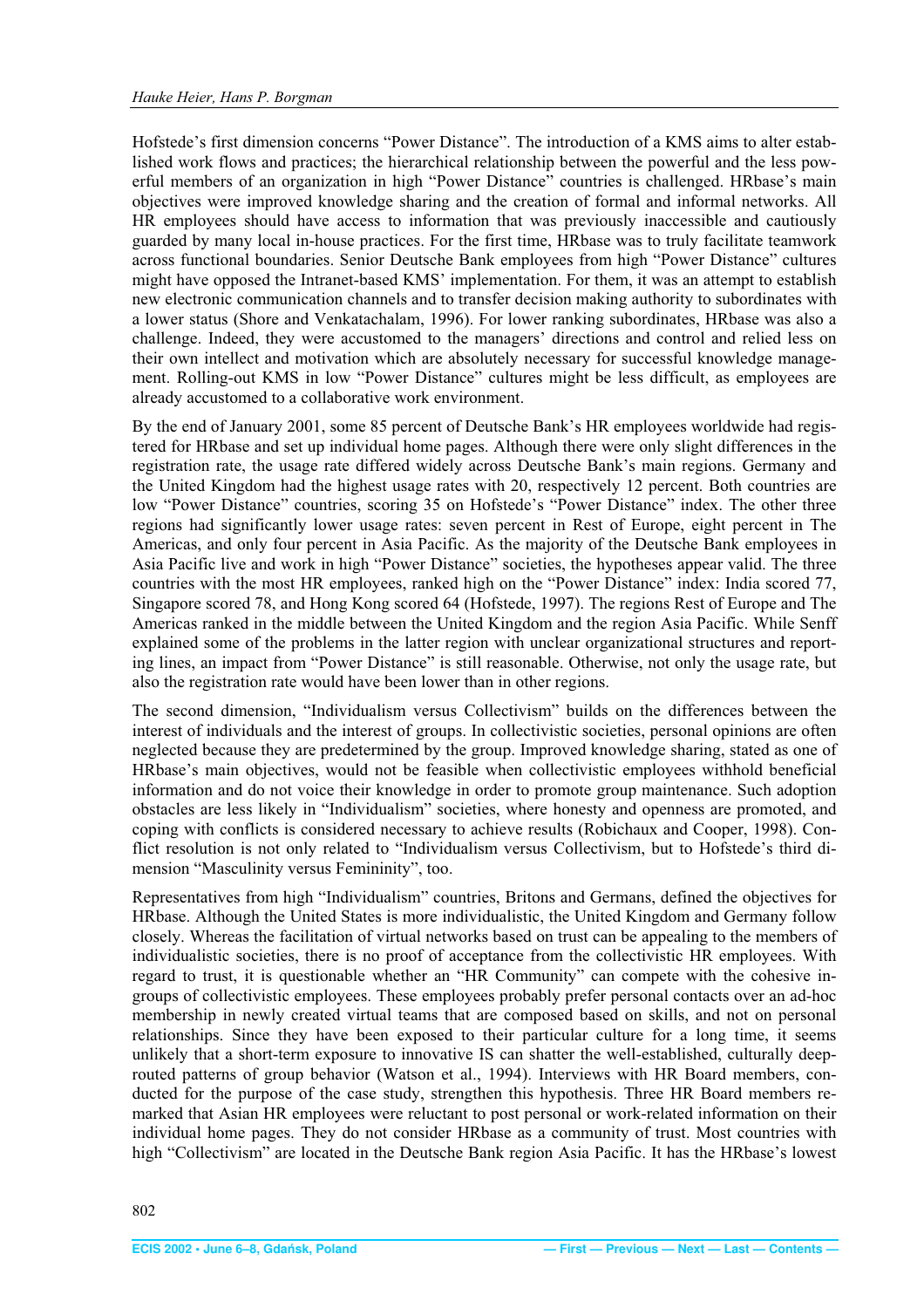<span id="page-10-0"></span>usage rate among all regions. The Global Head of HR, Fischer, expected cross-cultural challenges at the management level, too. He considered the dominant management style in the United States as notably more individualistic than in the United Kingdom and in Germany.

Hofstede's fourth dimension, "Uncertainty Avoidance", is a measurement to the extent of which people in a society feel threatened by uncertain or unknown situations. When KMS are implemented in a high "Uncertainty Avoidance" culture, it will raise the managers' and employees' concerns. They express their worries in various ways: criticism of headquarters, complaints about new IS, absenteeism, sabotage of new work flows and practices, and increases in frictions between employees and management. To overcome such resistances in high "Uncertainty Avoidance" countries, the attempt can be made to calm the workforce with accounts of successful implementations in other countries. However, every IS requires a new alignment between the dimensions organization and culture, technology, and business processes, making change a necessity (Shore and Venkatachalam, 1996). Lower "Uncertainty Avoidance" cultures seem to be more tolerant of the ambiguity involved in every organizational change. The HR employees in those countries are more inclined to try HRbase's new technology and to accept altered work flows and practices.

The usage rate gives no indication for an impact of "Uncertainty Avoidance" on the adoption of HRbase. Even though Germany ranks considerably higher on the "Uncertainty Avoidance" index than the United Kingdom, or the United States, the number of users was also considerably higher. Only the low usage rate in the region Rest of Europe seems to be in accordance with the assumptions made above. In this region, the majority of Deutsche Bank's HR employees work in Belgium, Spain, and Italy. Belgium scored highest with 94 on the "Uncertainty Avoidance" index, followed by Spain and Italy, scoring 86, respectively 75. Nevertheless, personal opinions and the HR Board member interviews seem to contradict the simple statistics to some extent. Senff mentioned that the German workforce was anxious to post information on their homepages, as Deutsche Bank faced a major restructuring in February 2001. An HR Board member confirmed Senff's opinion when he considered German employees to be more reluctant to put job skills and personal information on their home pages.

Our case study provides further evidence to the importance of national culture in the development, roll-out and usage of cross-national IS projects. In addition, the study suggests that the impact of national culture is even stronger for KMS. We also find Hofstede's four-dimension framework to be applicable in the new setting of KMS. The "Power Distance" dimension is particularly relevant as knowledge management aims at sharing knowledge across hierarchies. With regard to "Individualism versus Collectivism" our findings are in line with existing research in more traditional settings (Tricker, 1988, Watson et al., 1994). We found no impact of the "Masculinity versus Femininity" dimension, and conflicting evidence with regard to the dimension "Uncertainty Avoidance". Since our case study explored a KMS that aimed at the creation of corporate knowledge directories and the generation of knowledge networks, we suggest to focus additional cross-national research on KMS which emphasize the coding and sharing of best practices. Taking into account that the manifestations of national and corporate cultures are not completely independent from each other, we further recommend the application of conceptual frameworks to explore the unique and idiosyncratic elements of corporate culture.

#### **ACKNOWLEDGEMENT**

The authors acknowledge with appreciation the support of Deutsche Bank, in particular the members of the HR department. The views expressed in this study are not necessarily those of Deutsche Bank or of individuals within Deutsche Bank, and remain the responsibility of the authors.